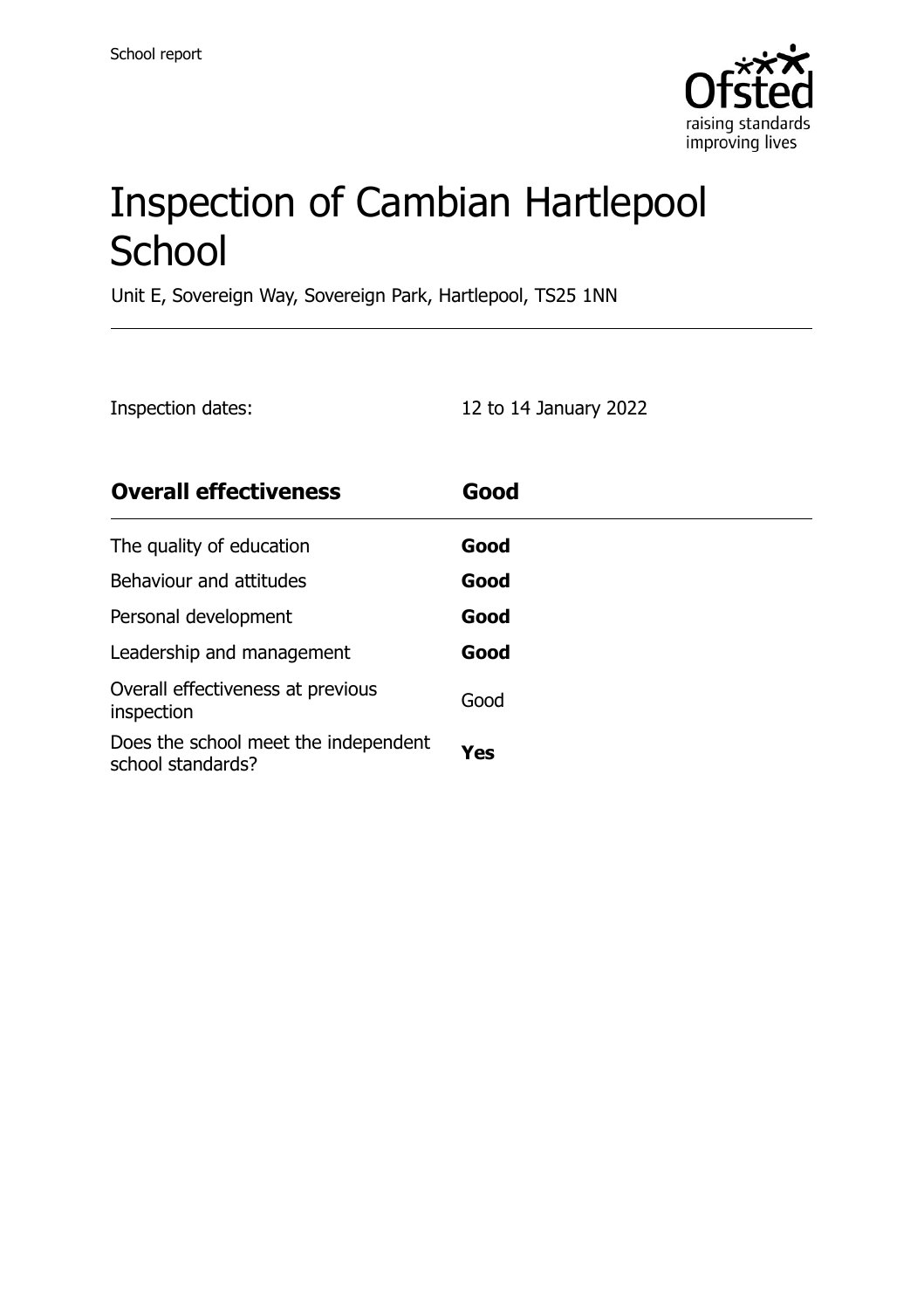

#### **What is it like to attend this school?**

This is a small school where pupils feel safe and valued. Pupils are taught in small groups by specialist staff. Pupils behave well and do not disrupt the learning of others. Pupils say that bullying rarely happens and if it did staff would sort it out quickly.

Pupils who come to this school have often missed a lot of education. Staff at Cambian Hartlepool build positive and supportive relationships with pupils. Most pupils settle quickly and attend well.

Leaders are ambitious for pupils. All pupils follow national curriculum subjects and a wide range of vocational courses. Pupils gain qualifications that include entry-level certificates, GCSEs and BTEC National Diplomas. Pupils are proud of their school and what they achieve in their lessons.

The headteacher gathers information on pupils before they join the school. Teachers also check what pupils know and can do in their subjects. Each pupil has an individual learning plan. Staff implement these plans well. The headteacher knows that staff need more information on pupils' speech and language needs. The proprietor has recently appointed a speech and language therapist to support the school in this area.

Leaders encourage reading and staff help pupils become more confident readers. This support works well for pupils who are independent readers but not so well for pupils who have missed a lot of phonics teaching in their previous schools. Leaders are introducing a new phonics teaching programme to address this issue.

#### **What does the school do well and what does it need to do better?**

Leaders have developed an ambitious curriculum. Subject plans are well sequenced and broken down into key learning steps. Pupils can describe what they are learning and how it links to what they have learned previously. Teachers regularly check pupils' understanding. Teachers provide pupils with constant feedback and encouragement. Pupils show a sense of achievement and pride in their work.

Leaders recognise the importance of pupils becoming confident readers. Pupils have books that reflect their interests and match their reading levels. Staff support pupils' reading in lessons and additional catch-up sessions. Pupils read for pleasure during social times. Leaders recognise that some pupils are at the early stage of reading when they join the school. Leaders are introducing a new phonics teaching programme for pupils who have gaps in their phonics knowledge. This scheme is not yet in place.

The headteacher ensures that each pupil has an individual learning plan that describes what support they need in lessons. However, the information on pupils' speech and language needs is not as detailed as it could be. The proprietor has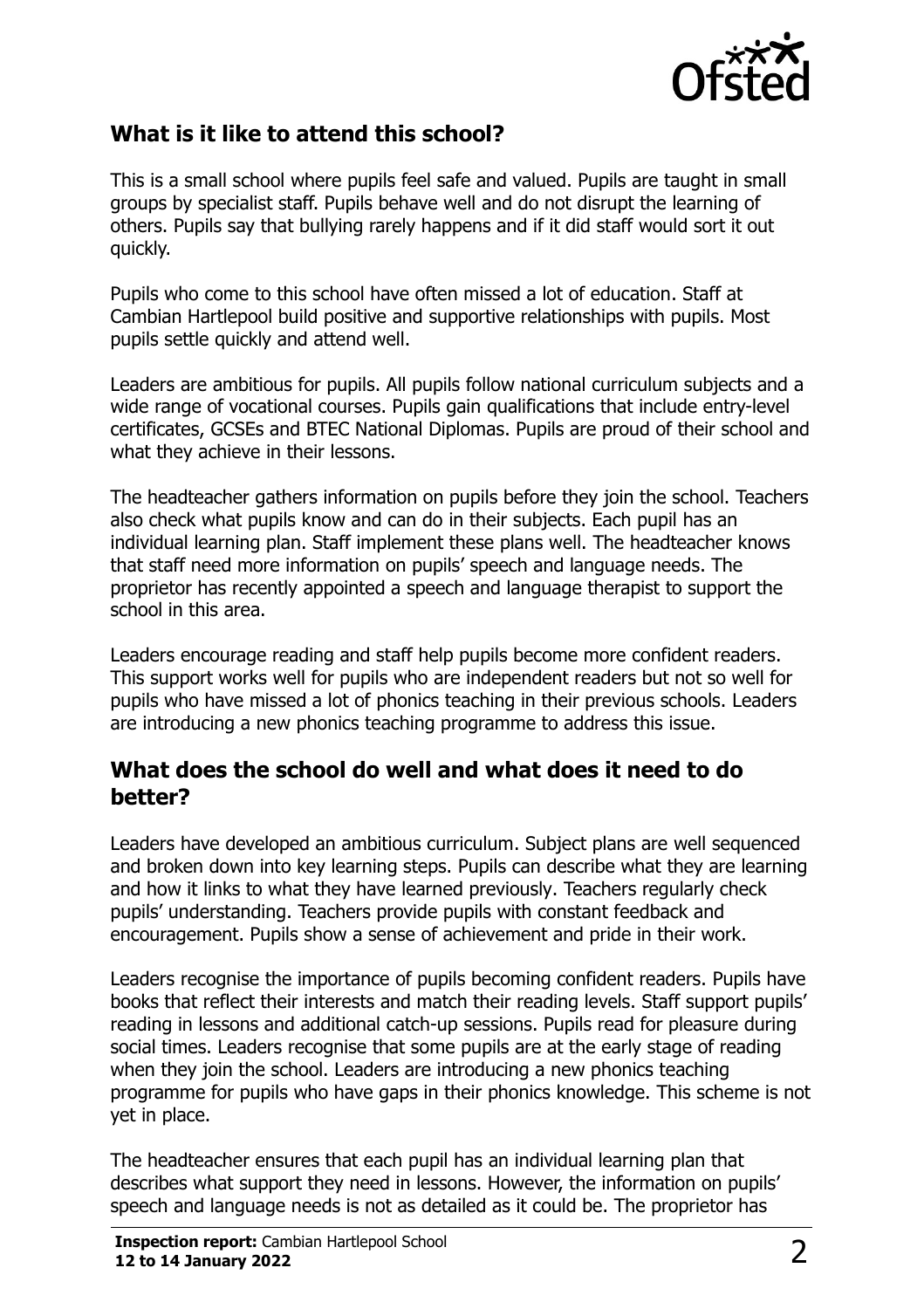

allocated a specialist in speech and language therapy to help staff identify and understand pupils' speech and language therapy needs. This work is still at an early stage of development.

Pupils behave well around the school and are polite to visitors. Most pupils attend regularly and have positive attitudes to learning. In recent years, no pupil has been permanently excluded and very few pupils have had temporary suspensions from school.

The personal, social and health education (PSHE) programme is detailed and well planned. Pupils learn how to be healthy and how to keep themselves safe. Pupils know about protected characteristics and the importance of respecting people who may be different to themselves. The PSHE programme includes a qualification in emotional health and well-being. Pupils are knowledgeable about mental health issues. The PSHE leader contributed to the proprietor's policy on relationships and sex education (RSE). The headteacher consulted parents about this policy.

Pupils are prepared well for the next stage of their education or training. Pupils learn about careers and employability in their PSHE lessons. Pupils have meetings with an independent careers adviser who comes in from the local authority. In recent years, all school leavers have gone into further education or training.

There is a wide enrichment offer that supports pupils' personal development. Pupils run several charity events throughout the year. For example, at Christmas, pupils set up a toy bank and distributed presents to children in their local community. The enrichment offer includes involvement in art competitions, learning new sports such as go-karting and going on school trips. Before COVID-19 limited the range of school trips, the whole school would go to London each December. This trip gave pupils an experience of their capital city.

The headteacher constantly models the high expectations he has of his staff team. Staff implement well-established school routines with confidence. The proprietor has set up subject networks to help teachers keep in touch with their subject and share best practice across the proprietor group. Staff value the support provided by the headteacher. Staff have full confidence in leaders and pride in the school.

The proprietor has a central staff team which brings additional leadership capacity to the school. The proprietor's central lead for this school is an ex-headteacher who has worked in mainstream schools and specialist settings. The lead supports and challenges the headteacher effectively. The proprietor conducts regular audits of the school's provision and performance in addition to challenging leaders during termly governance meetings. The proprietor has ensured that all the independent school standards are met. This includes the proprietor's duties under the Equality Act 2010.

Parents are positive about the school and value the strong communication between school and home. Referring local authorities speak highly of the school. One local authority representative said of the school staff, 'They are absolutely amazing, they understand our young people and go above and beyond to support them.'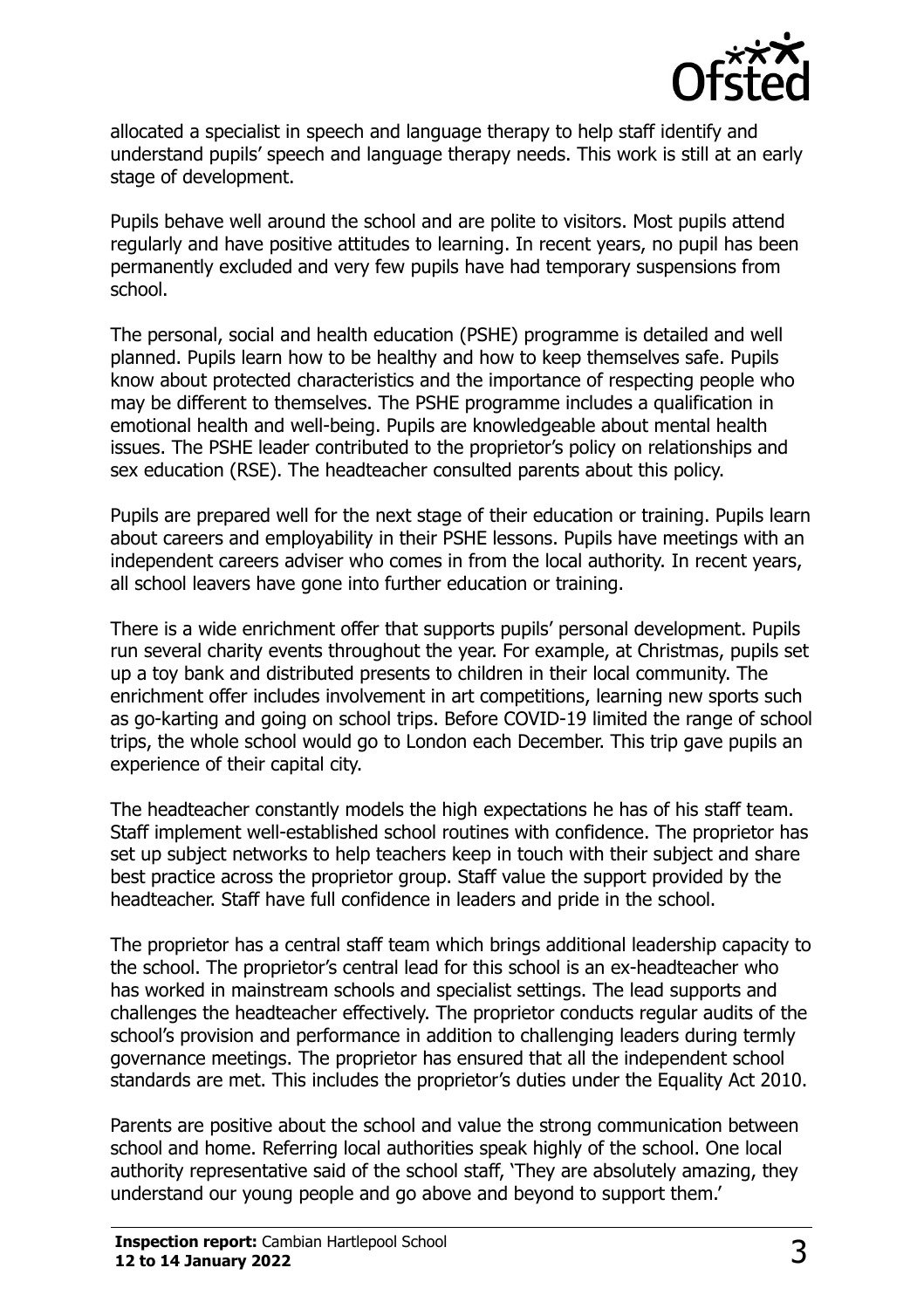

## **Safeguarding**

The arrangements for safeguarding are effective.

There is a strong culture of safeguarding in the school. Staff understand that pupils with special educational needs and/or disabilities (SEND) are vulnerable. Pupils trust staff and know who to talk to if anything is worrying them. The designated lead for safeguarding (DSL) knows how to refer to external agencies for help when pupils need this. The DSL records and monitors the progress of any referrals carefully. The DSL is supervised and well supported by the headteacher.

The proprietor provides all staff with training in safeguarding and child protection. The DSL has received enhanced training. The school safeguarding policy is published on the school website. This policy is compliant with government guidance. The proprietor ensures that the school's premises, equipment and fire safety systems are in safe working order.

#### **What does the school need to do to improve?**

### **(Information for the school and proprietor)**

- Reading is prioritised by leaders who encourage a love of reading in their pupils. However, school leaders have not made sure that staff have the resources or skills to deliver phonics effectively. This means that those pupils who join the school and are still at the early stage of reading are not gaining phonics knowledge securely. School leaders should ensure staff have access to a resourced, sequential and validated phonics teaching programme. School leaders should review staff's phonics knowledge and provide appropriate training.
- Leaders gather information on the SEMH needs of pupils when they join the school. This helps teachers develop individual learning plans for pupils. However, teachers do not have access to enough information on pupils' expressive and receptive understanding of spoken language. This is limiting the impact of individual learning plans and intervention support for some pupils. School leaders should ensure staff have access to comprehensive information on pupils' speech and language needs.

#### **How can I feed back my views?**

You can use [Ofsted Parent View](http://parentview.ofsted.gov.uk/) to give Ofsted your opinion on your child's school, or to find out what other parents and carers think. We use information from Ofsted Parent View when deciding which schools to inspect, when to inspect them and as part of their inspection.

The Department for Education has further quidance on how to complain about a school.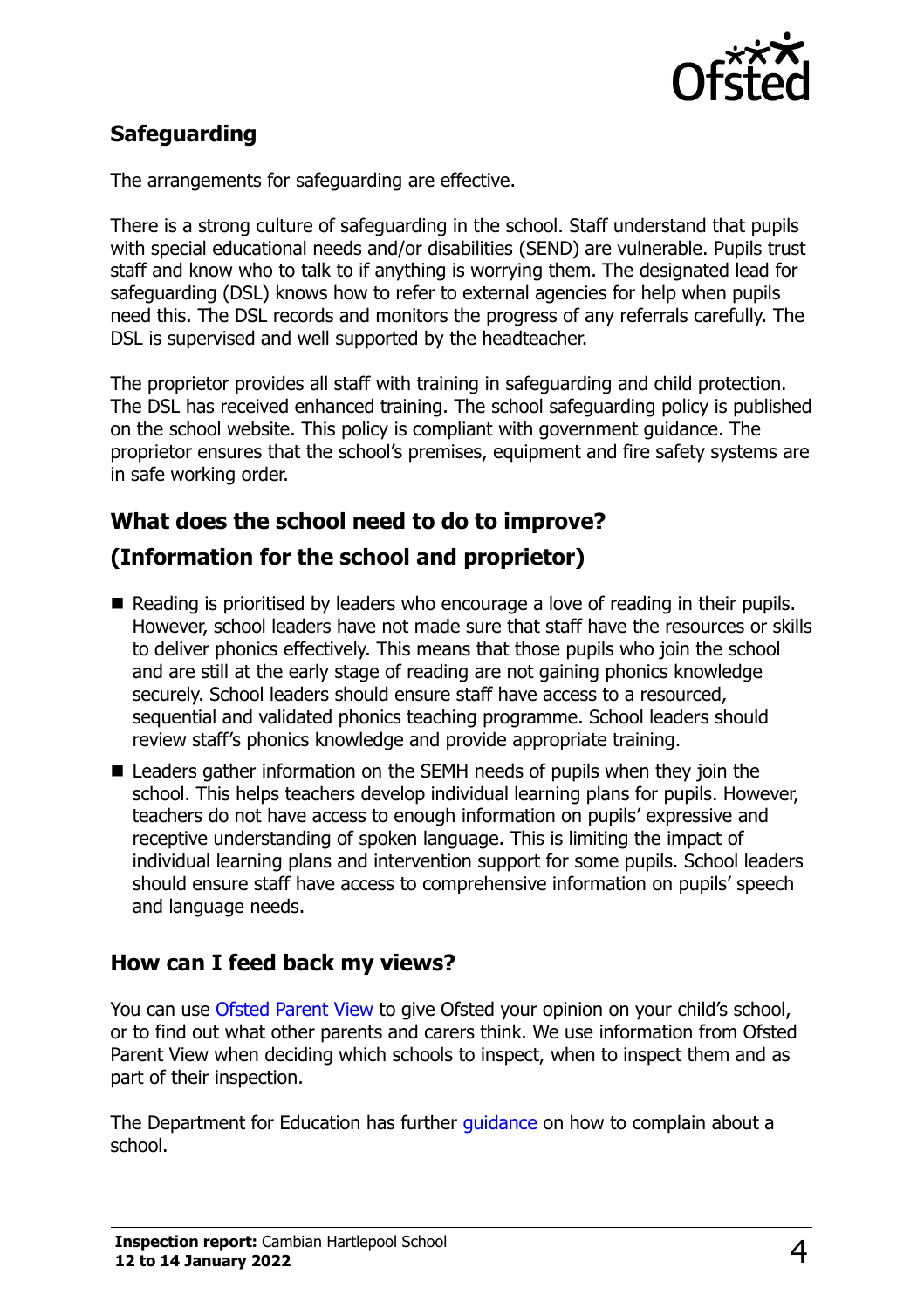

If you are the provider and you are not happy with the inspection or the report, you can [complain to Ofsted.](http://www.gov.uk/complain-ofsted-report)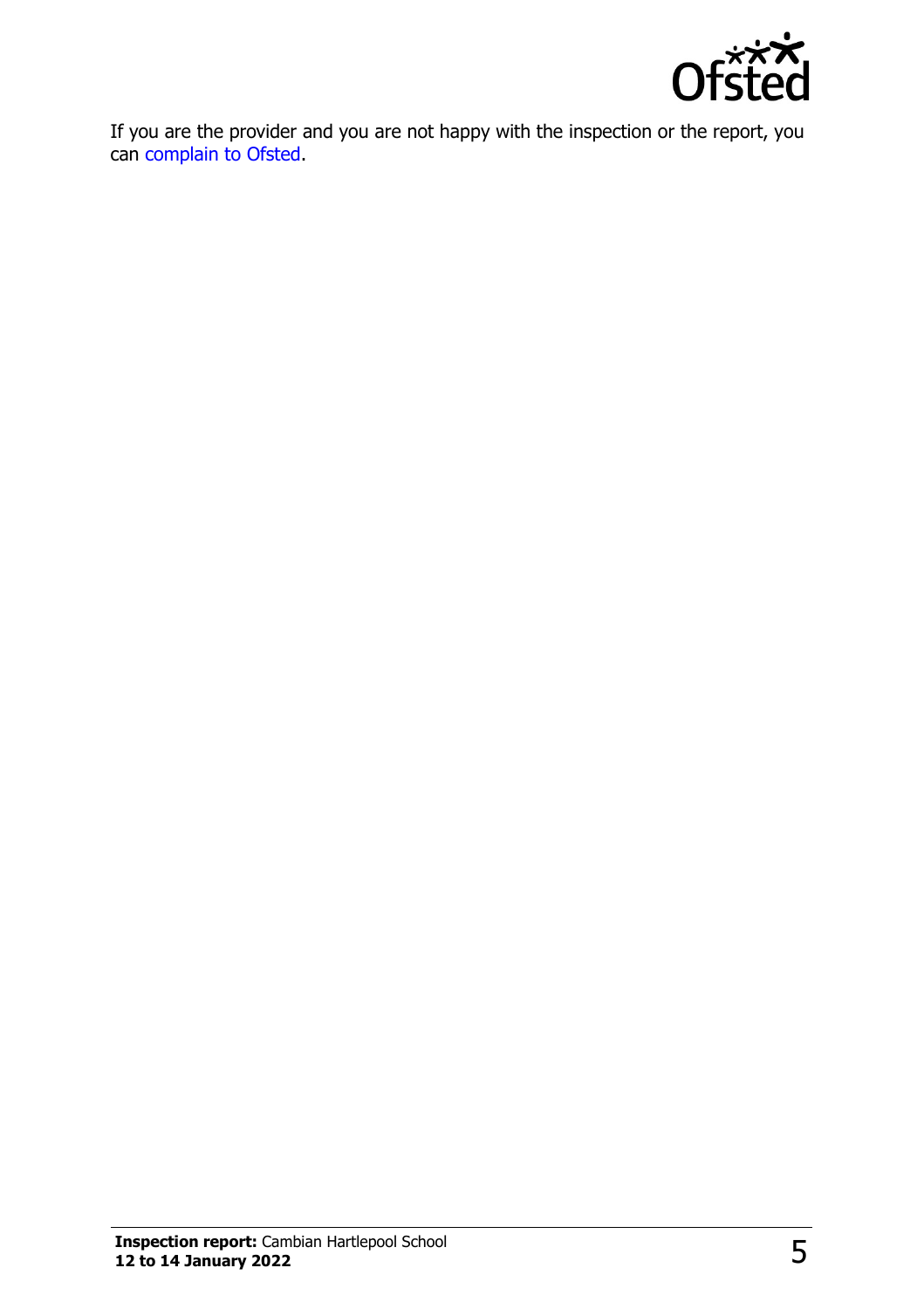

# **School details**

| Unique reference number             | 135424                                                                                                       |
|-------------------------------------|--------------------------------------------------------------------------------------------------------------|
| <b>DfE registration number</b>      | 805/6002                                                                                                     |
| <b>Local authority</b>              | Hartlepool Borough                                                                                           |
| <b>Inspection number</b>            | 10212945                                                                                                     |
| <b>Type of school</b>               | Other independent special school                                                                             |
| <b>School category</b>              | Independent school                                                                                           |
| Age range of pupils                 | 10 to 18                                                                                                     |
| <b>Gender of pupils</b>             | Mixed                                                                                                        |
| Number of pupils on the school roll | 16                                                                                                           |
| <b>Number of part-time pupils</b>   | $\mathbf{0}$                                                                                                 |
| <b>Proprietor</b>                   | CareTech Holdings PLC                                                                                        |
| <b>Chair</b>                        | Faroug Rashid Sheikh                                                                                         |
| <b>Headteacher</b>                  | Paul Barnfather                                                                                              |
| <b>Annual fees (day pupils)</b>     | £37275 to £47244                                                                                             |
| <b>Telephone number</b>             | 01429 224965                                                                                                 |
| Website                             | https://www.cambiangroup.com/specialist<br>-education/our-schools/semh-<br>schools/cambian-hartlepool-school |
| <b>Email address</b>                | paul.barnfather@cambiangroup.com                                                                             |
| Date of previous inspection         | 6 to 8 February 2018                                                                                         |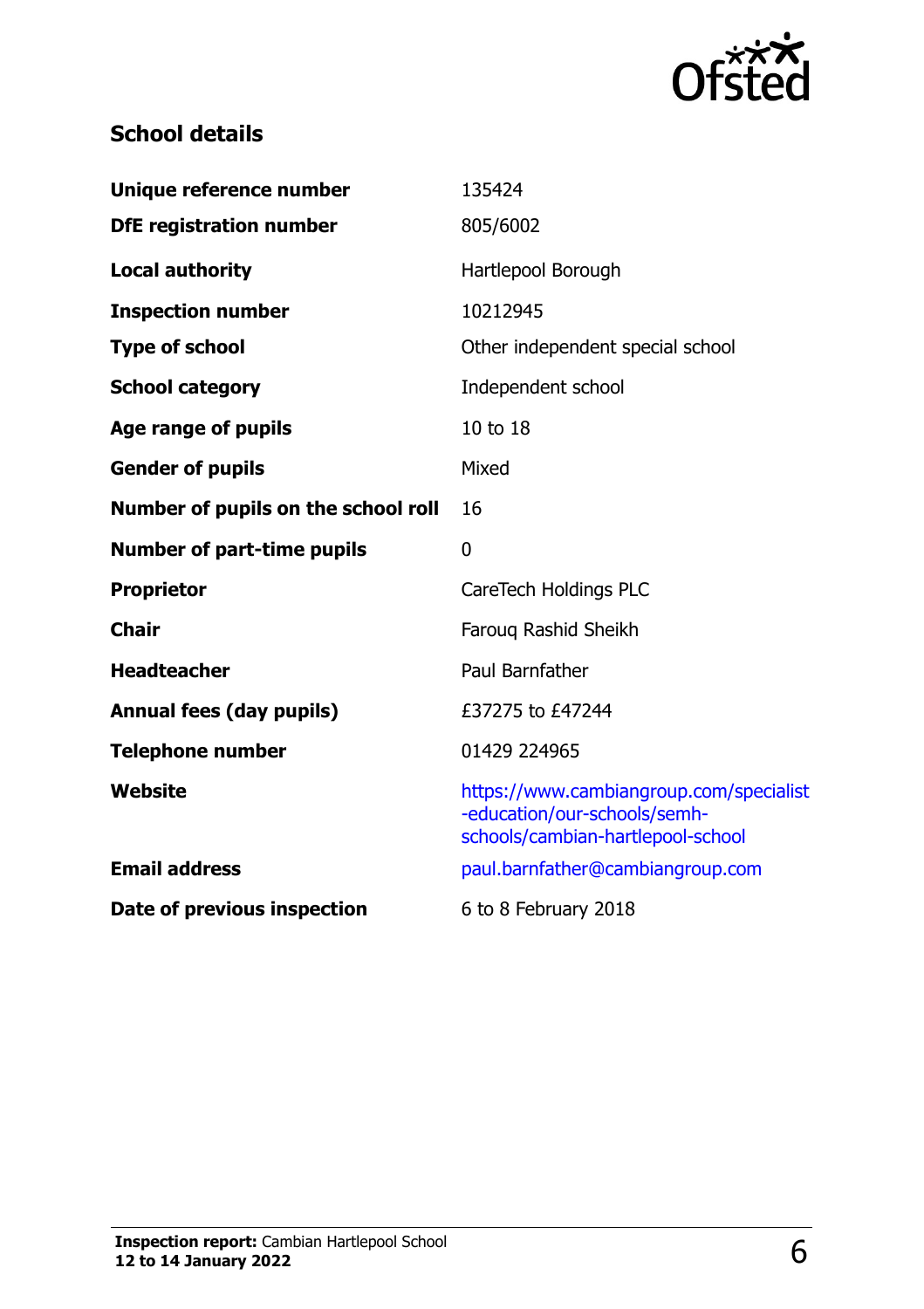

#### **Information about this school**

- Cambian Hartlepool School is part of the Cambian Group. The Cambian Group is owned by CareTech Holdings PLC, a leading provider of residential settings and specialist schools.
- This is an independent special school for pupils aged 10 to 18 with social, emotional and mental health needs. Pupils may also have a diagnosis of autism spectrum disorder.
- All pupils have an education, health and care plan but this is not a requirement to be admitted to the school.
- $\blacksquare$  The school has capacity for 18 pupils, with 16 pupils on roll at present.
- The proprietor group provides the function of governance. The proprietor carries out weekly and monthly audits of the school's premises and provision. The proprietor has a termly governance meeting with the headteacher.
- The school has no specific specialism or religious affiliation.
- The school is based on one site and does not use any alternative education provision.

### **Information about this inspection**

Inspectors carried out this inspection under section 109(1) and (2) of the Education and Skills Act 2008. The purpose of the inspection is to advise the Secretary of State for Education about the school's suitability for continued registration as an independent school.

The school meets the independent school standards. These are the requirements set out in the schedule to the Education (Independent School Standards) Regulations 2014.

- $\blacksquare$  This inspection was carried out with one day's notice.
- **Inspectors met with senior leaders including those responsible for safeguarding.** They also met with a range of other staff and the proprietor.
- Inspectors undertook a tour of the school and visited the classrooms, social areas and other facilities. They checked the school buildings and grounds against the independent school standards.
- Inspectors did deep dives into English (including reading), mathematics, creative arts and PSHE. The deep dive for each subject included a meeting with curriculum leaders and a review of subject documents and plans. The deep dive also involved lesson visits, meetings with pupils and scrutiny of pupils' work.
- Inspectors observed pupils' behaviour around the school throughout the day, including breaktimes and in lessons.
- Inspectors scrutinised school documents and the arrangements to safeguard pupils. This included checking the school's safeguarding systems and the single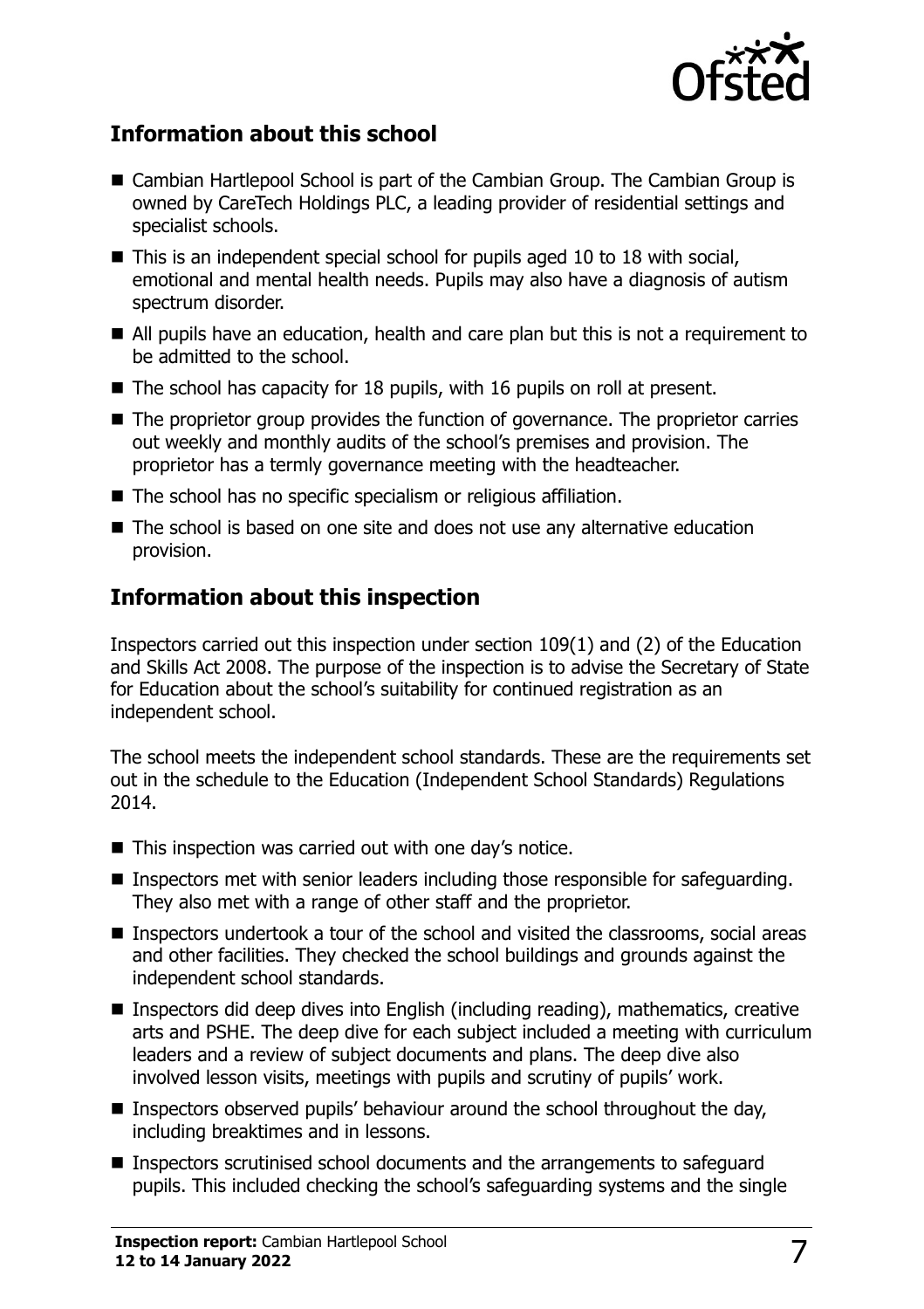

central record of staff recruitment checks, meeting with the DSL and speaking with staff and pupils about safeguarding.

- A small number of parents and carers submitted responses to Ofsted's survey, Ofsted Parent View. Inspectors considered surveys completed by five staff. They met with pupils to gain their views.
- **Inspectors spoke to representatives from local authorities who commission places** at the school.

#### **Inspection team**

Patricia Head, lead inspector **Her Majesty's Inspector** 

Moira Banks Ofsted Inspector